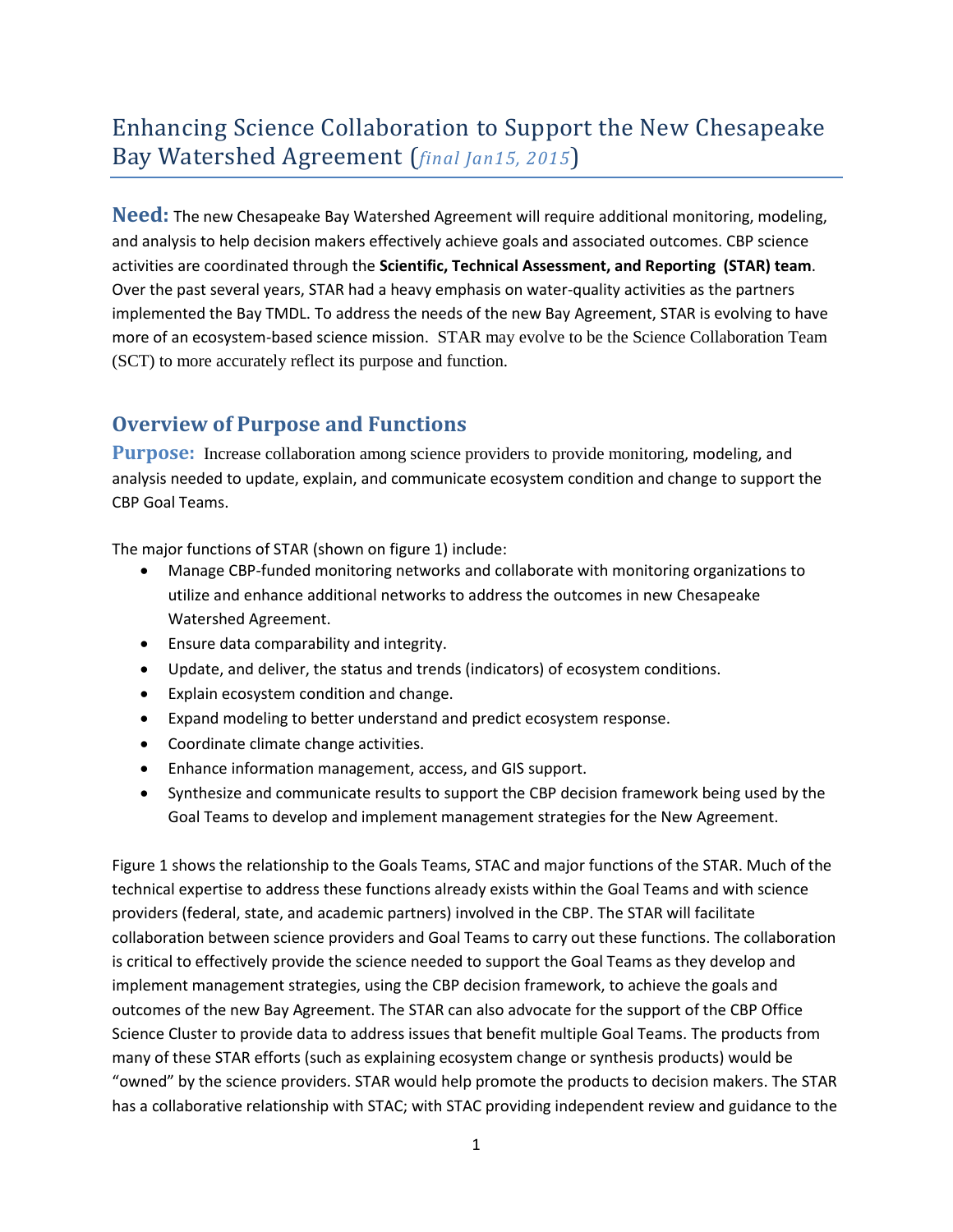CBP and STAR working with Goal Teams to implement the science aspects of the recommendations. More information on STAC-STAR roles is provided in the next section.



Figure 1: Major functions and science providers of the Science Coordination Team and relation to Goal Teams and STAC.

# **Relationship between STAR and STAC**

STAR has a collaborative relationship with STAC and each has a distinct role:

- STAC provides independent review and recommendations to the CBP to enhance science (monitoring, modeling, and research) for decision making.
- STAR coordinates with science providers and Goal Teams to address the STAC recommendations.

Developing and implementing the management strategies for the new Bay Agreement is a new opportunity for STAC and STAR to support the Goal Teams and help them employ the CBP decision (adaptive management) framework (figure 2).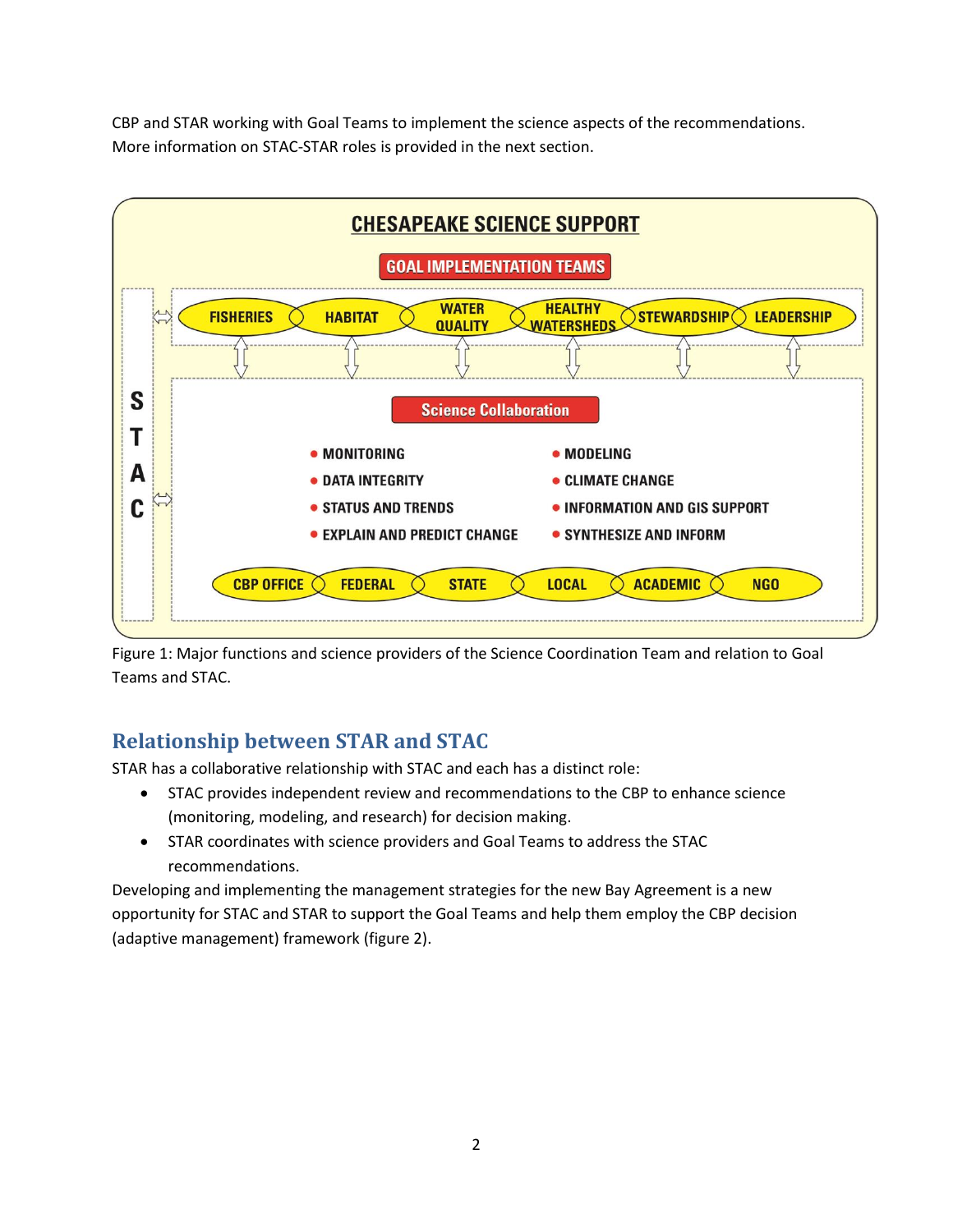

Figure 2: CBP decision framework that will be used to develop and implement management strategies

To be most effective, it is important for the GITs to understand how STAC and STAR plan to advise them during the development of their management strategies. Through collaboration, STAC and STAR will work together to assist each GIT during this process. Below is how each group plans to advise the GITs.

#### **Management Strategies**

STAC:

- Advisors of the adaptive management process
- Link to the scientific community
- Provide guidance during the development of factors influencing and management approaches with STAR and GITs

STAR:

- Collaborate with GITs to identify factors influencing agreement outcomes
- Assist GITs in development of management approaches using STAC guidance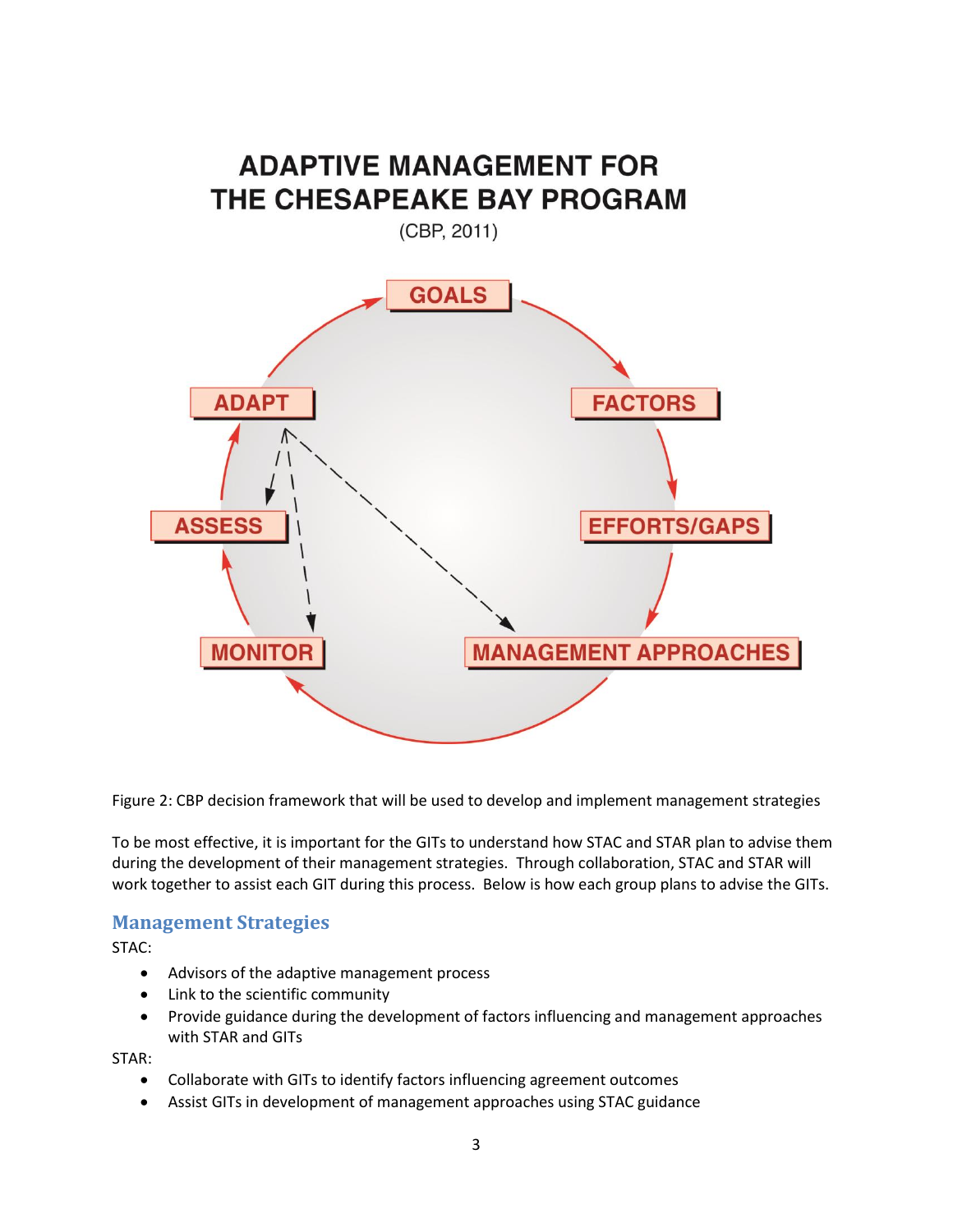• Work with GITs to identify additional science providers that can help inform management strategies and prioritize science activities that can benefit multiple management strategies

### **Monitoring**

STAC:

- Advisors of the adaptive management process
- Link to the scientific community
- Provide guidance during the development of the monitoring needs of the Chesapeake Bay Agreement (which are based on outcomes in the new Agreement).

#### STAR:

- Coordinate monitoring effort of implementing the Bay Agreement
- Determine feasibility of STAC recommended monitoring needs
- Based on STAC recommendations, work with the GITs to identify the current capacity of the monitoring programs and gaps in monitoring. Work with GITs on opportunities for implementing additional monitoring through partnerships with more science providers.

### **Assessment (Indicators and assess performance)**

STAC:

- Advisors of the adaptive management process
- Link to the scientific community
- Provide guidance during the development of the thresholds and indicator needs of the Chesapeake Bay Agreement with STAR and GITs
- Communicate thresholds and indicators to the Management Board
- Review and advise the GITs during the 2 year evaluations

STAR

- Based on STAC recommendations, work with the GITs to implement the new indicator framework and communications products.
- Work with GITs to assess and explain change in response to management practices and policies.
- Assess if actions are achieving performance thresholds and work with GITs and STAC to revise strategies when necessary.

# **Description of STAR Functions, Workgroups, and Potential Staffing**

The following is a description of the major functions of STAR and anticipated support needs.

# **Manage CBP monitoring networks and expand efforts to address the outcomes in new Chesapeake Watershed Agreement**.

The CBP currently manages several water-quality monitoring networks including a watershed network and several estuary networks (water quality and SAV). The networks are complex with multiple partners collecting data. There is additional monitoring that needs to be conducted to address the outcomes of the new Bay Agreement. The STAR will work with the CBP Goal Teams to assess existing that can be utilized to assess the new outcomes networks (or identify gaps). The use of Citizen monitoring will be examined to help meet the expanded monitoring needs and applied as appropriate. STAR has begun the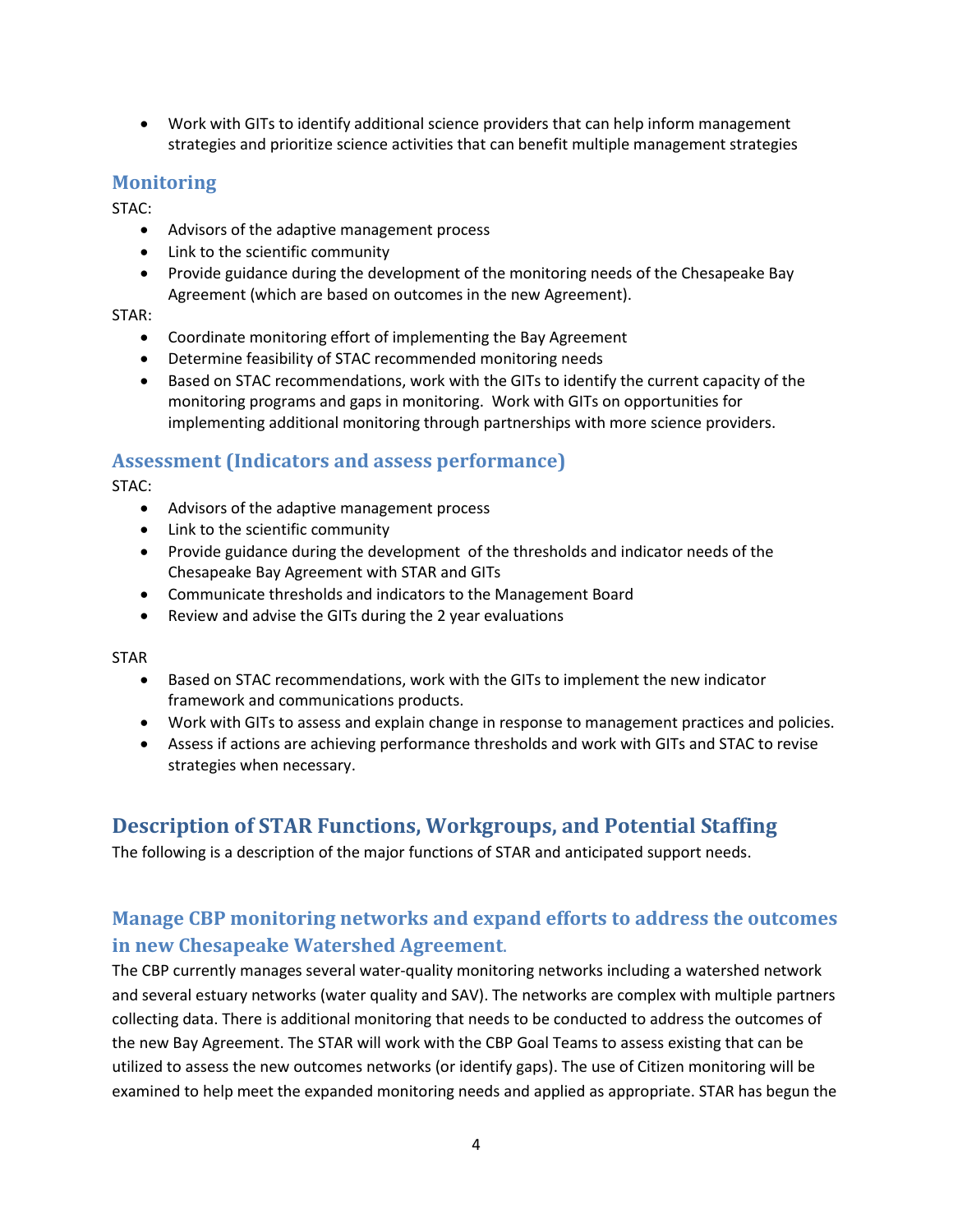process to assess monitoring designs and coordination through the **B**uilding **A**nd **S**ustaining **I**ntegrated **N**etworks (BASIN) process. The initial work is too evaluate the water-quality networks, followed by assessing options to address monitoring needed for outcomes in the new Bay Agreement.

- Anticipated Support Needed: (1) Monitoring design and analyses needs for water-quality networks of BASIN. Coordinate with multiple Goal Teams and Agencies/partners to address monitoring needs for new Agreement (next phase of BASIN). (2) Evaluate and coordinate use of citizen science to as part of BASIN process.
- Proposed Workgroup: Integrated Monitoring Networks WG (Merged aspects of the previous Tidal and Nontidal workgroups).

**Ensure information comparability and integrity.** The STAR will lead coordination of CBP partners to ensure the comparability and integrity data collected from monitoring networks. An ongoing function is to ensure the quality of data generated from the CBP water-quality networks. An increasing future need will develop approaches to assess and improve comparability of information from additional networks that will be used to support outcomes of the Bay Agreement. Evaluating the use of citizenbased data will be an important task.

- Anticipated Support Needed: Extra help with data management needed for expanding monitoring networks and data to produce CBP indicators.
- Proposed WG: Data Integrity WG (was AMQWG)

**Update status and trends (indicators) of ecosystem conditions.** Many of the Goal Team and associated WGs have the lead responsibility to update CBP indicators. The STAR will collaborate with the Goal Teams and science providers to update indicators, or plan for additional indicators that are needed for the new Bay Agreement. The CBP GIS group would oversee compilation and support of spatial data related to the indicators. The STAR will work with the CBP communications team to have the results reported on the CBP WWW site, in ChesapeakeStat, and the annual Bay Barometer.

- Anticipated Support Needed: (1) analysis of water-quality data to update progress toward meeting WQ standards attainment, (2) develop and maintain new indicators needed for the outcomes in the Chesapeake Bay agreement. Will require analysis and "coordination" skills to interact with GITs and data providers.
- Proposed leadership: Status and Trends team, which would include Indicator Coordinator working with Goal Team coordinators, GIS team, and WWW team.

**Explain ecosystem condition and change.** Explaining ecosystem condition and change is needed for by all the Goal Teams to help assess understand progress (or lack of) toward the outcomes in the new Agreement. The Goal Teams have work groups addressing specific outcomes. The unique role of the STAR is bringing together groups to better understand key ecosystem linkages between outcomes. To explain ecosystem condition and change, several activities needed to be coordinated including modeling, monitoring, and analysis. Given the large scope of the effort, the STAR will work with Goal Teams and science providers to carry out these primary activities: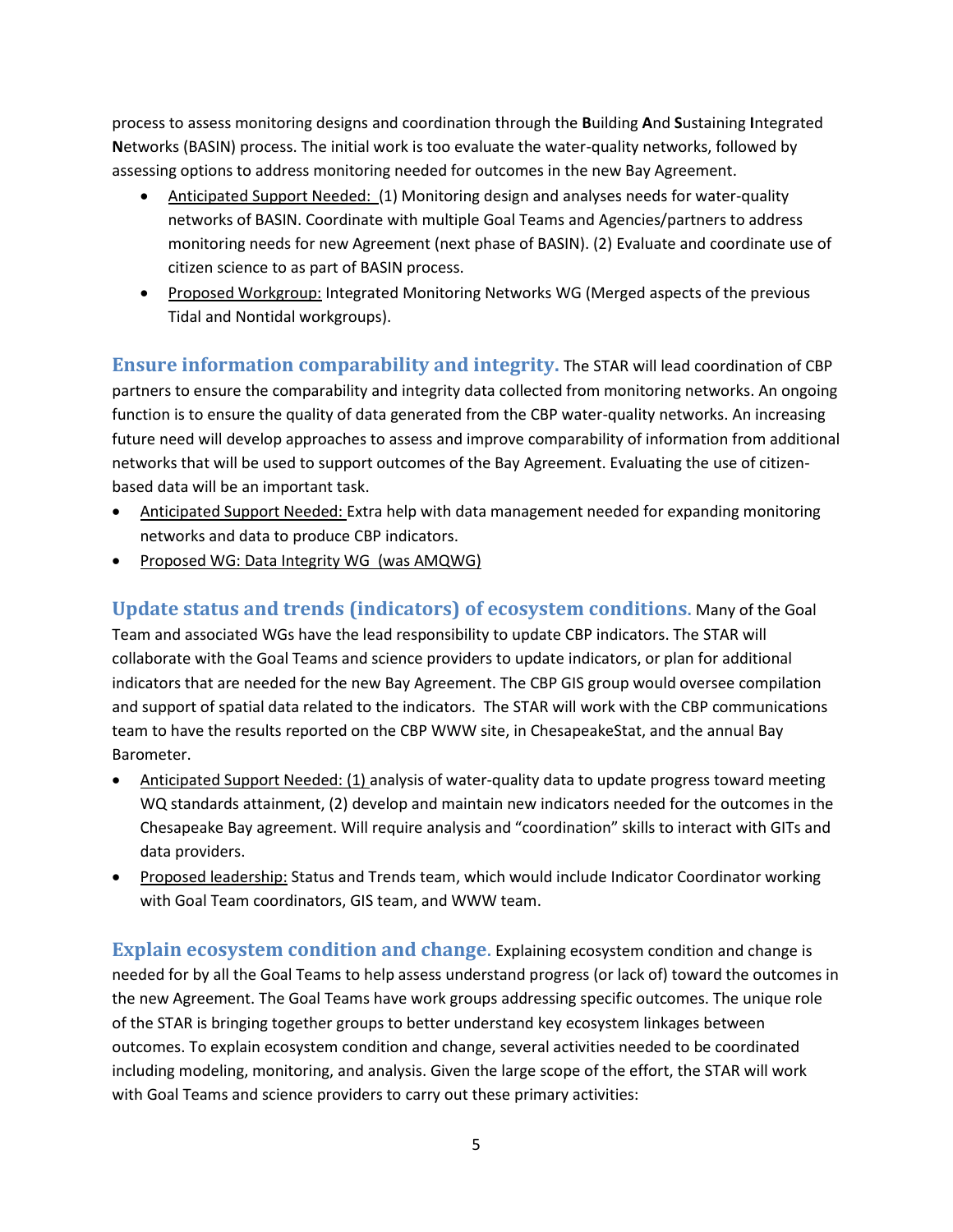- *Work with the GITs to enhance technical expertise to address the outcomes of the new agreement.* Technical workgroups already exist within the GITs. STAR would work with them and STAC to attract additional science providers. The STAR has also established liaisons (as has STAC) to enhance interaction with the Goal Teams. In some cases STAR may establish a workgroup or team to address a technical need to the GITs. An example is STAR having a climate change workgroup since it is a cross cutting need for the GITs.
- *Work with GITs and STAC to identify cross-cutting technical topics.* STAR will work with the Goal Teams to identify cross-cutting topics or factors that affect achieving multiple outcomes. The STAR, STAC, and Goal Teams will organize technical exchanges (or propose STAC workshops) to discuss ways to address cross-cutting issues. Some of the initial cross cutting issues suggested by the goal teams include: (1) Estuary fisheries (shellfish and finfish) changes in response to land change and management policies, (2) Enhancement and restoration of wetlands to support black ducks, waterfowl, and water quality, (3) Ecosystem (WQ standards attainment) response to management practices to reduce nutrients and sediment, (4) Stream conditions and other factors affecting the recovery and protection of brook trout populations and freshwater fisheries, (5) Effects of toxic contaminants on fisheries and wildlife, (6) Conserving lands and healthy watershed in the face of a growing population. All of the above should include potential effects of climate change and population growth.
- *Work with GITs to summarize information and produce synthesis products* (see later item)

Proposed leadership: Have self-directed, topical teams.

#### **Enhance modeling to better understand and predict ecosystem response.**

Modeling to understand the impacts of a changing ecosystem, such as the infilling our major reservoirs and the impacts of climate change on ecosystem response. In addition modeling needs to support the evaluation of management decisions to achieve outcomes in the new Bay Agreement. Modeling is an integrating tool and the concept of multiple models will be used to create a collaborative environment for integrating disparate scientific studies. The modeling would need to expand out from water quality and address/coordinate with ecosystem modeling efforts supporting other goal and outcomes. Opportunities to better collaborate with Chesapeake Community Modeling Partnership will be explored to help expand monitoring capacity.

• Proposed WG: Modeling workgroup will initially support water-quality needs but needs to evolve to address expanded needs of new Agreement

#### **Coordinate Climate Change Activities**

STAR will coordinate efforts to address climate effects for the CBP since it is a cross-cutting topic for the CBP. The WG will address the two outcomes on Climate Resiliency in the new Agreement.

• Monitoring and Assessment Outcome to "Continually pursue, design and construct restoration and protection projects to enhance the resiliency of Bay and aquatic ecosystems from the impacts of coastal erosion, coastal flooding, more intense and more frequent storms and sea level rise"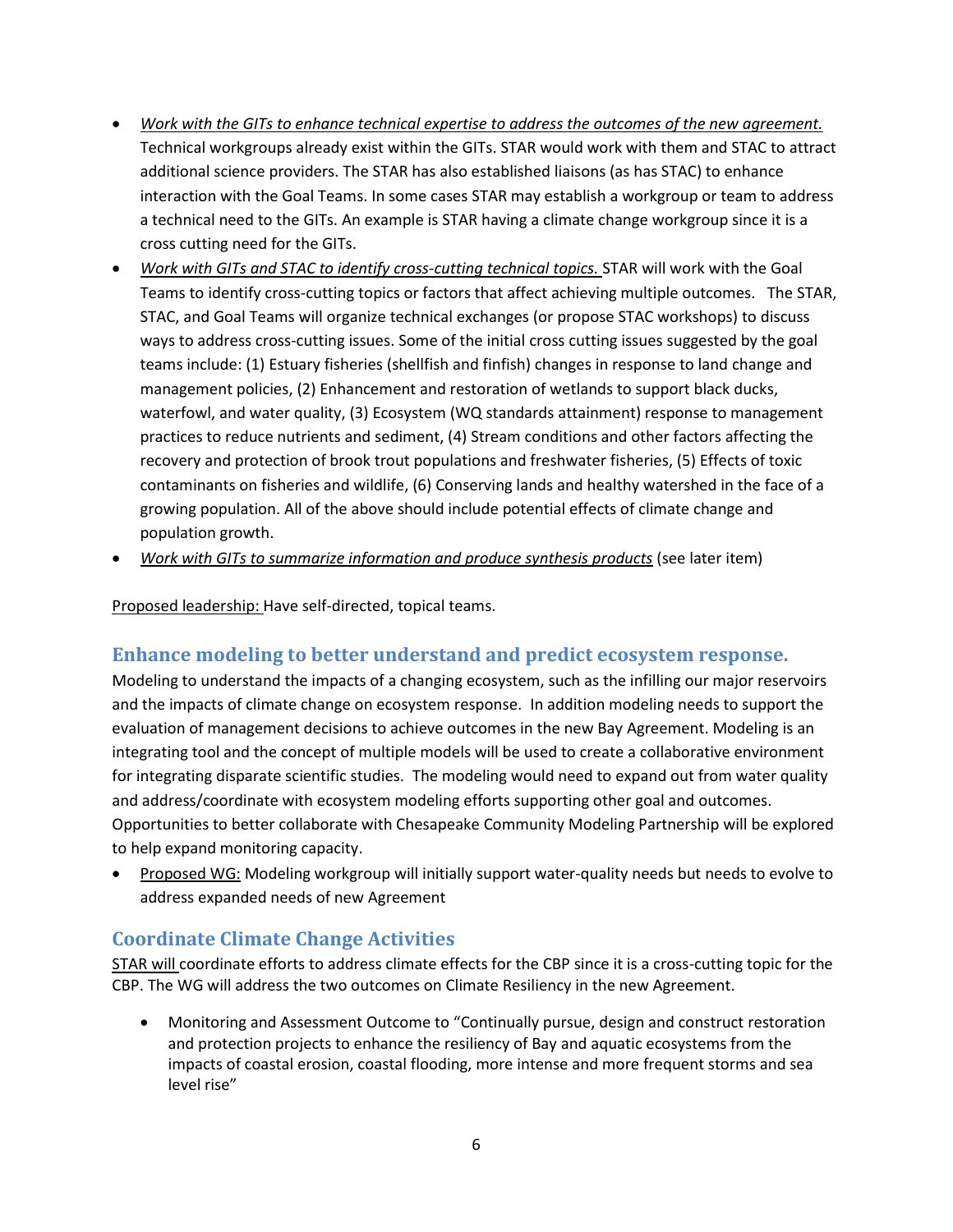• Adaptation Outcome: Continuously pursue, design and construct restoration and protection projects to enhance the resiliency of Bay and aquatic ecosystems from impacts of coastal erosion, coastal flooding, more intense storms and more frequent storms and sea-level rise.

The work group will interact with the Goal Team to assess their priorities for assessments and needs for adaptation that should be in the initial management strategies.

- Anticipated Support Needed: work group leadership and membership needs to be established. Fulltime coordinator will be required.
- Proposed WG: Climate-change workgroup

#### **Enhance information management, access, and GIS support**

The CBP data center, a part of CBPO Science Cluster, will continue efforts for enhance data systems to more effectively manage, share and access data. The Data Center will continue its core function to manage information to support the water-quality needs of the CBP agreement. The data center will have to expand partnerships with other providers to effectively manage and share information needed by the CBP to address the other outcomes in the New Agreement. The CBP GIS group would oversee compilation and support of spatial data needed by the Goal Teams to carry out the new agreement. All of these activities would be coordinated through STAR.

- Anticipated Support Needed: Extra help with data management needed for expanding monitoring networks and data to produce CBP indicators.
- Proposed Leadership: CBP Data Center and GIS team

**Synthesize and communicate results to improve decision making.** STAR will work with Goal Team to identify technical topics where a synthesis product would help communicate results to decision makers. STAR would work with science providers and CBP communications office to summarize technical results of above efforts and communication findings and management implications to a wider range of audiences. Prepare communication products that are tailored to specific audiences and ensure the science is correctly portrayed.

- Anticipated staffing support: Help communicate results of STAR efforts to a wider range of audiences
- Proposed leadership: Specific topics will be selected by science providers and Goal Teams. UMCES IAN and CBP Communications Office will lead and support efforts.

# **Next steps to implement new STAR purpose and functions**

- 1. Revise STAR WGs to carry out new functions.
- 2. Enhance collaboration with each GIT. STAR will increase collaboration with each Goal Team by (1) having a STAR liaison to each Goal Team, and (2) working more closely with Goal Team coordinators and CRC staffers to meet their science needs and help prioritize unmet GIT science needs. The GIT-STAR liaisons are essential to facilitating this interaction and tracking activities in this regard.